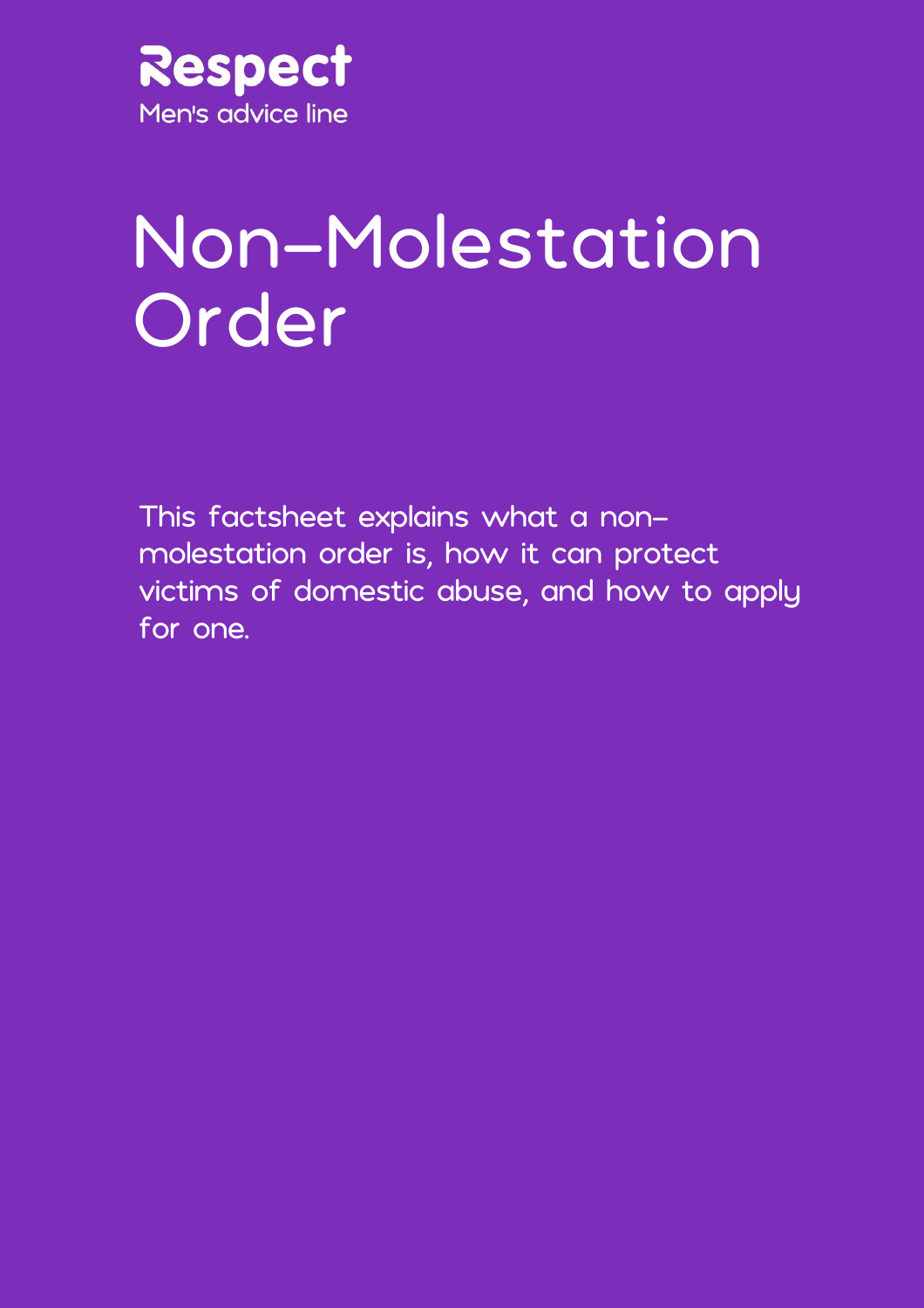# What is a Non-Molestation Order?

The order is used to prevent threats, harassment, and violence.

The victim applying is the applicant and the accused is the respondent. This order protects the victim and relevant children from being molested by the respondent.

## What are examples of molestation?

There is no definition for the word molestation in the Family Law Act 1996.

Examples of behaviours that have been accepted as forms of molestiation in previous cases:

- acts/threats of violence.
- searching through a handbag without permission.
- sending nude photographs of an individual to a third party

# Who can apply for Non-Molestation Orders?

To apply for a Non-Molestation Order, you must be an Associated Person. Examples of Associated Persons:

- Individuals who are or were cohabiting.
- Those who intend to get married, or were or are married, or civil partners.
- Those who live or have lived in the same house in a familial relationship.
- Those who are related to you (i.e. parents, stepparents, grandparents, former spouse, etc).
- Those who have or have had an intimate relationship for a significant period.

Note: if you are under 16, you will need the court's permission to make the application. This is to confirm to the court that you have sufficient understanding.

# What does the Court consider for a Non-Molestation Order?

There is no guarantee that a non-molestation application will be successful. To avoid rejection, the application should be prepared carefully.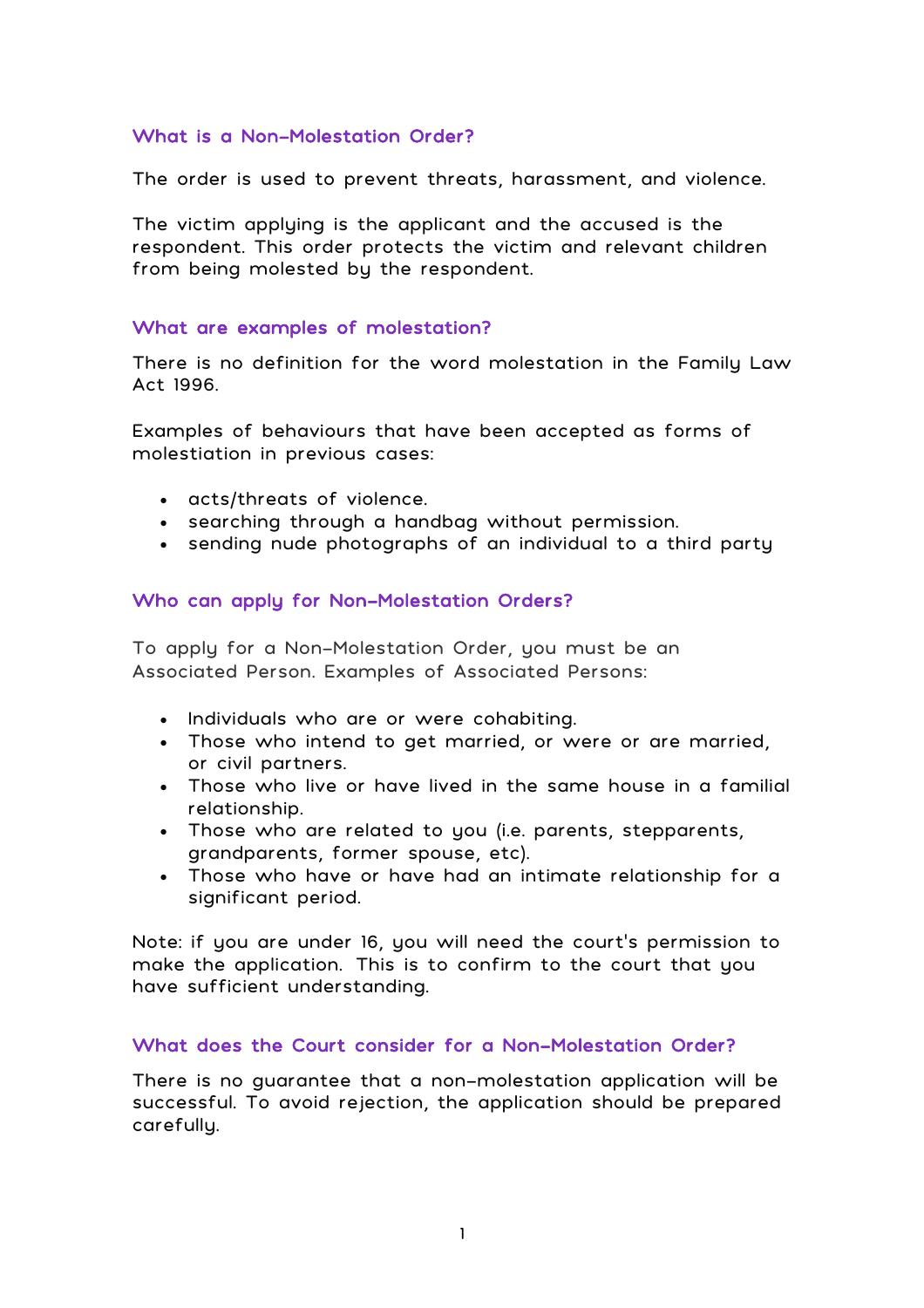The court will consider all the circumstances. This includes securing the health, well-being, and safety of the victim and any relevant children. It is important that you draft your witness statement carefully, and the focus should be on the details and effects of the accused's behavior. For your application to be successful, you must need protection and there must be supporting evidence.

The court will decide on the balance of probabilities as to whether injunctive action is necessary to control the accused's conduct.

### What can the Court order for Non-Molestation Orders?

The court can put restrictions on the accused, prohibiting them from certain conduct. This includes forbidding them from using or threatening violence, communicating with the victim or from attending a specific property or area. Normally, they also prohibit the accused from instructing or encouraging third parties from this conduct.

#### What is the form to apply for a Non-Molestation Order?

The application is made on the [form FL401](https://www.gov.uk/government/publications/form-fl401-application-for-a-non-molestation-order-occupation-order) and if the applicant wants to keep their details confidential they can also fill the <u>form</u> [C8.](https://www.gov.uk/government/publications/form-c8-confidential-contact-details-family-procedure-rules-2010-rule-291)

#### What are Non-Molestation Order undertakings?

In most cases, this order can be a good deterrent for the accused. However, the court can accept an undertaking (legally binding promise) that the conduct will not occur. This would not normally be accepted in cases where there is high risk of domestic abuse or there have been breaches of previous orders.

#### How long does the Order last?

These orders last between three months and one year, but they can last for a longer period.

#### What happens if the Respondent ('Accused') breaches the Non-

## Molestation order?

The respondent must be aware of the order and be personally served. If the respondent (without a valid defence) breaches the non-molestation order, they are committing a criminal offence.